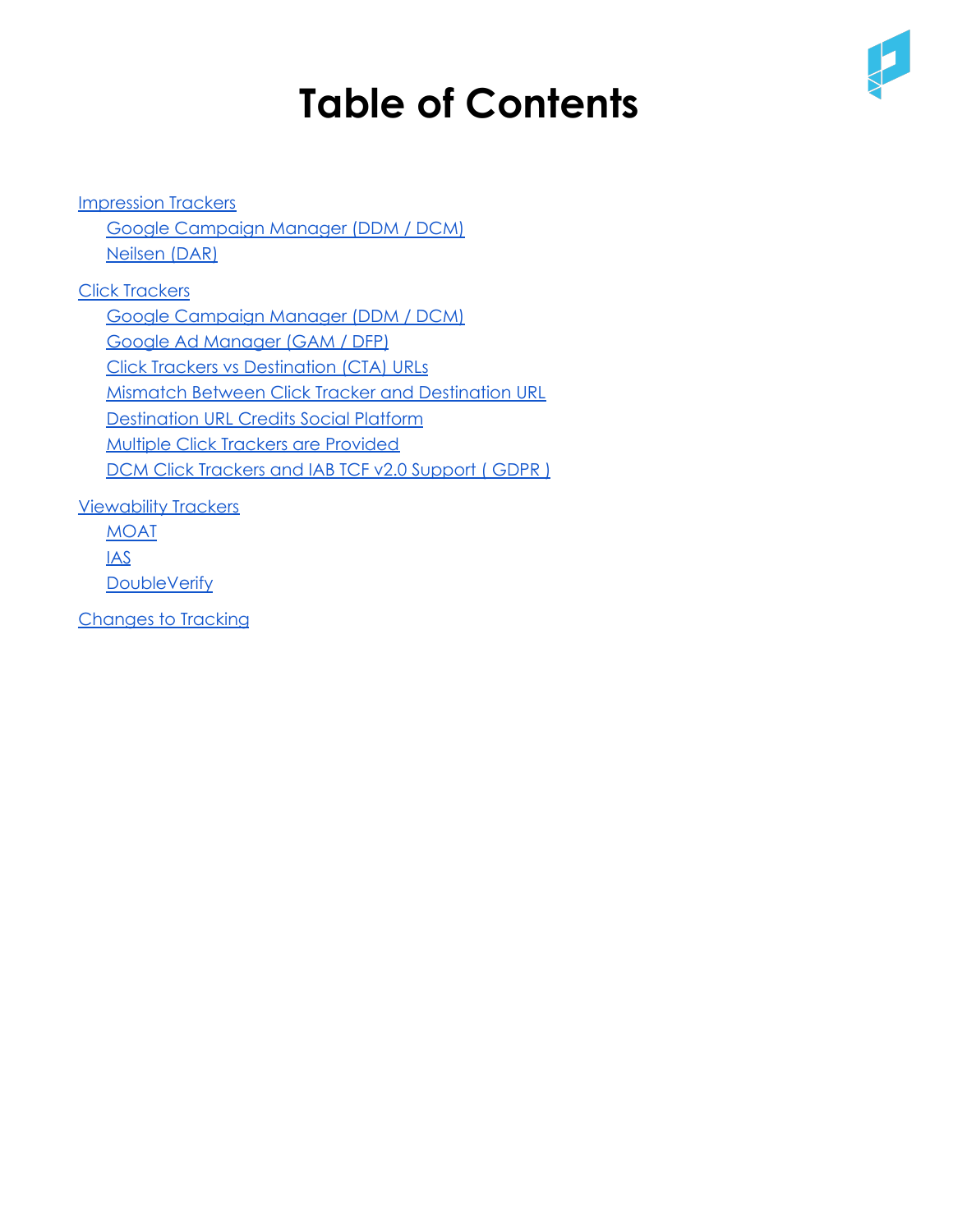

## <span id="page-1-0"></span>**Impression Trackers**

## <span id="page-1-1"></span>**Google Campaign Manager (DDM / DCM)**

Google Campaign Manager (formerly DCM) is the most common type of impression tracker.

Please only use the Image Tag Tracker URL (after SRC – as highlighted). The other two, e.g. iframe tag and JavaScript tag should not be used.

- Image tag
- Iframe tag
- JavaScript tag

*Impression Tag (image)*

```
<TMG
SRC="https://ad.doubleclick.net/ddm/trackimp/N636.285985POLAR/B
20586548.260746160;dc_trk_aid=456683171;dc_trk_cid=124904844;or
d=[timestamp];dc_lat=;dc_rdid=;tag_for_child_directed_treatment
=;tfua=?" BORDER="0" HEIGHT="1" WIDTH="1" ALT="Advertisement">
```
The impression tracker URL should be extracted from SRC="**[TRACKER URL]**".

*Example of Impression Tracker URL*:

```
https://ad.doubleclick.net/ddm/trackimp/N636.285985POLAR/B20586
548.260746160;dc_trk_aid=456683171;dc_trk_cid=124904844;ord=[ti
mestamp];dc lat=;dc rdid=;tag for child directed treatment=;tfu a=?
```
Supported

• Impression trackers from image tags contain trackimp

NOT Supported

- Impression trackers from iframe tags contain trackimpi
- Impression trackers from JavaScript tags contain trackimpj

In the standard spreadsheet exported from Google [\(example](https://drive.google.com/file/d/1Lbvp1AV-uIib0vwNpWf2HVN6ywKrS8P_/view)) provided by the client, all 3 formats are provided for the same tracker URL.

The impression tracker only needs to be added once to the Polar tag, and it should be added in the Polar Creative UI.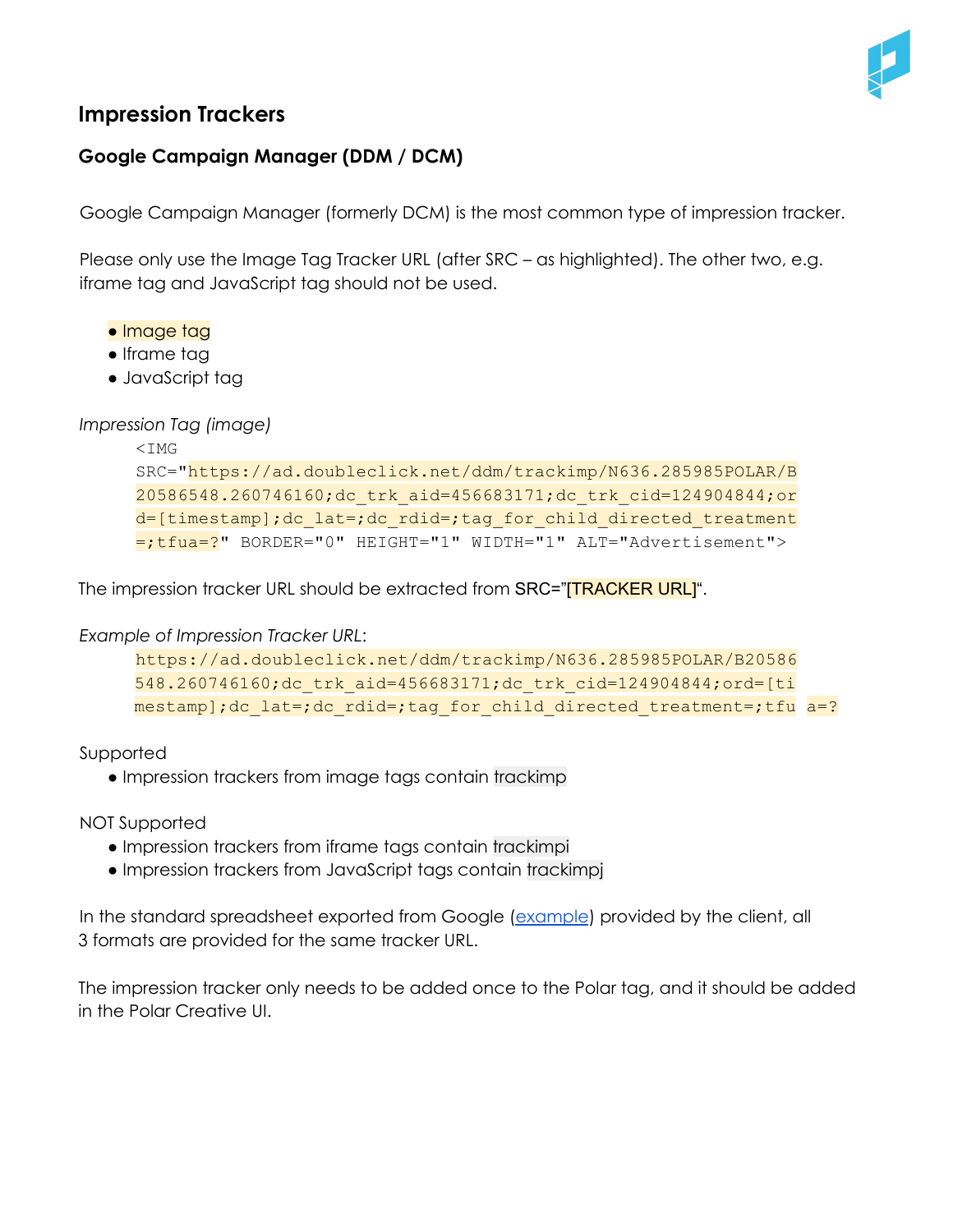

| <b>D</b> POLAR                                            |        |                 |     | Metintels   @ Cortactus   Abottam   Demotates Social Display |                                |                 | $\circ$ |
|-----------------------------------------------------------|--------|-----------------|-----|--------------------------------------------------------------|--------------------------------|-----------------|---------|
|                                                           |        |                 |     |                                                              |                                |                 |         |
| PRESENT                                                   | CREATE |                 |     | DeSTREBUTE                                                   |                                | <b>BERGST</b>   |         |
| All Campaigns > Caca-Cola Facebook > New Backet Post      |        |                 |     |                                                              | 75 Says 55 Sare and AM Anather | <b>K</b> Cancel |         |
|                                                           |        | New Custom Past |     |                                                              |                                |                 |         |
| * Secial Post URL                                         |        |                 |     | * Secial Post                                                |                                |                 |         |
| @ Social Port URL                                         |        |                 | 900 |                                                              |                                |                 |         |
|                                                           |        |                 |     |                                                              |                                |                 |         |
|                                                           |        |                 |     |                                                              |                                |                 |         |
| Creative Name                                             |        |                 |     |                                                              |                                |                 |         |
| $\circ$                                                   |        |                 |     |                                                              |                                |                 |         |
|                                                           |        |                 |     |                                                              |                                |                 |         |
| * Trackers (Optional)                                     |        |                 |     |                                                              |                                |                 |         |
| @ Enter one or more URLEO<br>Impression                   |        |                 |     |                                                              |                                |                 |         |
|                                                           |        |                 |     |                                                              |                                |                 |         |
| v Miss//addiscite/net/dev/hocking/1636.285985POLAR/52055. |        | $\mathbf x$     | 20  |                                                              |                                |                 |         |
| <b>Child</b><br>b Enter one or more URL10                 |        |                 |     |                                                              |                                |                 |         |
|                                                           |        |                 |     |                                                              |                                |                 |         |

**Important Note:** When extracting the URL, a common mistake is including the quote (") character at the end. Ensure there is no quote (") character at the end when copying.

*Note*: you can easily tell if the URL is an *impression* tracker (vs. a *click* tracker) if you spot /ddm/trackimp in the URL.

## <span id="page-2-0"></span>**Neilsen (DAR)**

Another common type of impression tracker is Nielsen or DAR. It is typically provided in the following format:

## *DAR*

```
<!-- Start Secure Pixel Call / winterboots_plc0003
(DisplayClassic_Polar_Polar_@248274@-ROS-pagepostphoto_multidev
ice Traffic cpm) Placement -->
<img
src="https://secure-gl.imrworldwide.com/cgi-bin/m?ca=nlsn198328
&cr=crtve&ce=winterboots&pc=lwinterboots_plc0003&ci=nlsnci1099&
am=3&at=view&rt=banner&st=image&r=[timestamp]"
style="display:none"/>
<!-- End Secure Pixel Call / winterboots_plc0003
(DisplayClassic_Polar_Polar_@248274@-ROS-pagepostphoto_multidev
ice Traffic cpm) Placement -->
```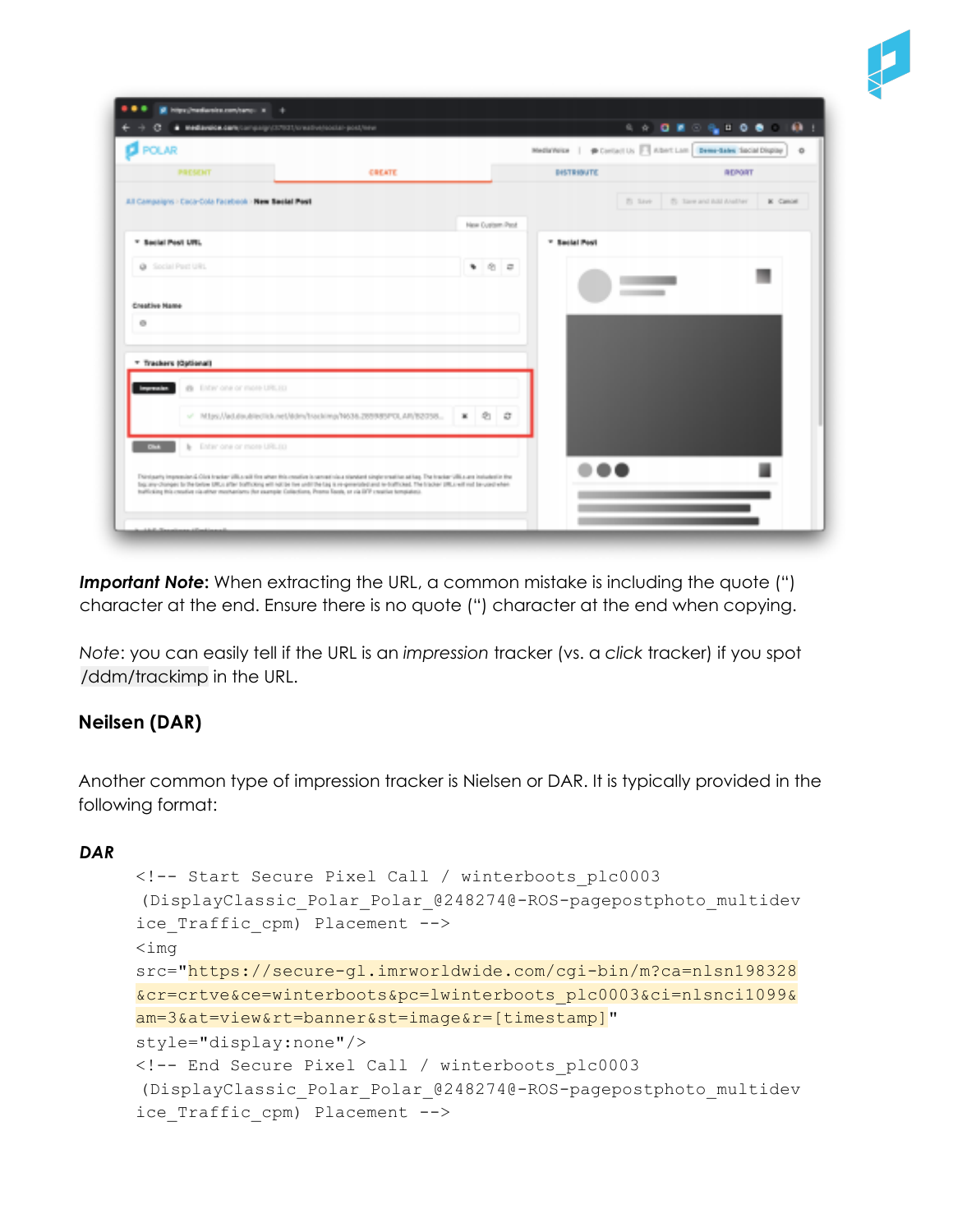

The impression tracker URL should be extracted from SRC="**[TRACKER URL]**". It should be added to the Polar Creative UI.

*Example of Impression Tracker URL*:

```
https://secure-gl.imrworldwide.com/cgi-bin/m?ca=nlsn198328&cr=c
rtve&ce=winterboots&pc=lwinterboots_plc0003&ci=nlsnci1099&am=3&
at=view&rt=banner&st=image&r=[timestamp]
```
*Important Note***:** When extracting the URL, a common mistake is including the quote (") character at the end. Ensure there is no quote (") character at the end when copying.

# <span id="page-3-0"></span>**Click Trackers**

## <span id="page-3-1"></span>**Google Campaign Manager (DDM / DCM)**

Google Campaign Manager (formerly DCM) is the most common type of click tracker. It is typically provided in the following format:

#### *Click Tag*

```
https://ad.doubleclick.net/ddm/trackclk/N636.285985MEDIAIQ/B205
86548.260746160;dc_trk_aid=456683171;dc_trk_cid=124904844;dc_la
t=;dc_rdid=;tag_for_child_directed_treatment=;tfua=
```
*Note:* if the click tag contains [timestamp] – it can be left as is.

The URL should be added in the Polar Creative UI.

| <b>NetWester.com</b> /compagn/37931/orealive/social-post/new                                                                                                                                                                                                                                                          |        |                       |                 |                   |                                                                    |          |
|-----------------------------------------------------------------------------------------------------------------------------------------------------------------------------------------------------------------------------------------------------------------------------------------------------------------------|--------|-----------------------|-----------------|-------------------|--------------------------------------------------------------------|----------|
| <b>POLAR</b>                                                                                                                                                                                                                                                                                                          |        |                       |                 |                   | MediaWelse   @ Contact Us   Albert Lom   Demo-Sales Sacial Display | $\alpha$ |
| PRESENT                                                                                                                                                                                                                                                                                                               | CREATE |                       |                 | <b>DeSTRONATE</b> | <b>BERGST</b>                                                      |          |
| All Campaigns > Caca-Cola Facebook > New Sector Post                                                                                                                                                                                                                                                                  |        |                       |                 |                   | 75 Says 15 Sare and AM Analher K Cancel                            |          |
|                                                                                                                                                                                                                                                                                                                       |        |                       | New Custom Past |                   |                                                                    |          |
| * Secial Post URL                                                                                                                                                                                                                                                                                                     |        |                       |                 | * Secial Post     |                                                                    |          |
| @ Social Part URL                                                                                                                                                                                                                                                                                                     |        |                       | 802             |                   |                                                                    |          |
|                                                                                                                                                                                                                                                                                                                       |        |                       |                 |                   |                                                                    |          |
| Creative Name<br>$\circ$                                                                                                                                                                                                                                                                                              |        |                       |                 |                   |                                                                    |          |
|                                                                                                                                                                                                                                                                                                                       |        |                       |                 |                   |                                                                    |          |
| * Trackers (Optional)                                                                                                                                                                                                                                                                                                 |        |                       |                 |                   |                                                                    |          |
| @ Enter one or more URLEO<br>myrtiades.                                                                                                                                                                                                                                                                               |        |                       |                 |                   |                                                                    |          |
| <b>CONTRACTOR</b><br>b Enfor one or more URL13                                                                                                                                                                                                                                                                        |        |                       |                 |                   |                                                                    |          |
| - https://ad.doubleclick.net/ddm/trackcik/N636.205985MEDWA248205                                                                                                                                                                                                                                                      |        | $x$ $\theta$ $\theta$ |                 |                   |                                                                    |          |
| Throughly trepresson is Clos tracker (RL) will fire when this closifier is cereed visual completionable and as a The tracker (RL) are included in the<br>lug any changes to the lookee USLs after trafficking will not be live until the lag is re-government or trafficient. The tracker USLs will met terrured when |        |                       |                 |                   |                                                                    |          |
| Softsking Bils clearber via giller mechanisms that example Collections, Promo fixeds, or via DFP clearber bringssteps.                                                                                                                                                                                                |        |                       |                 |                   |                                                                    |          |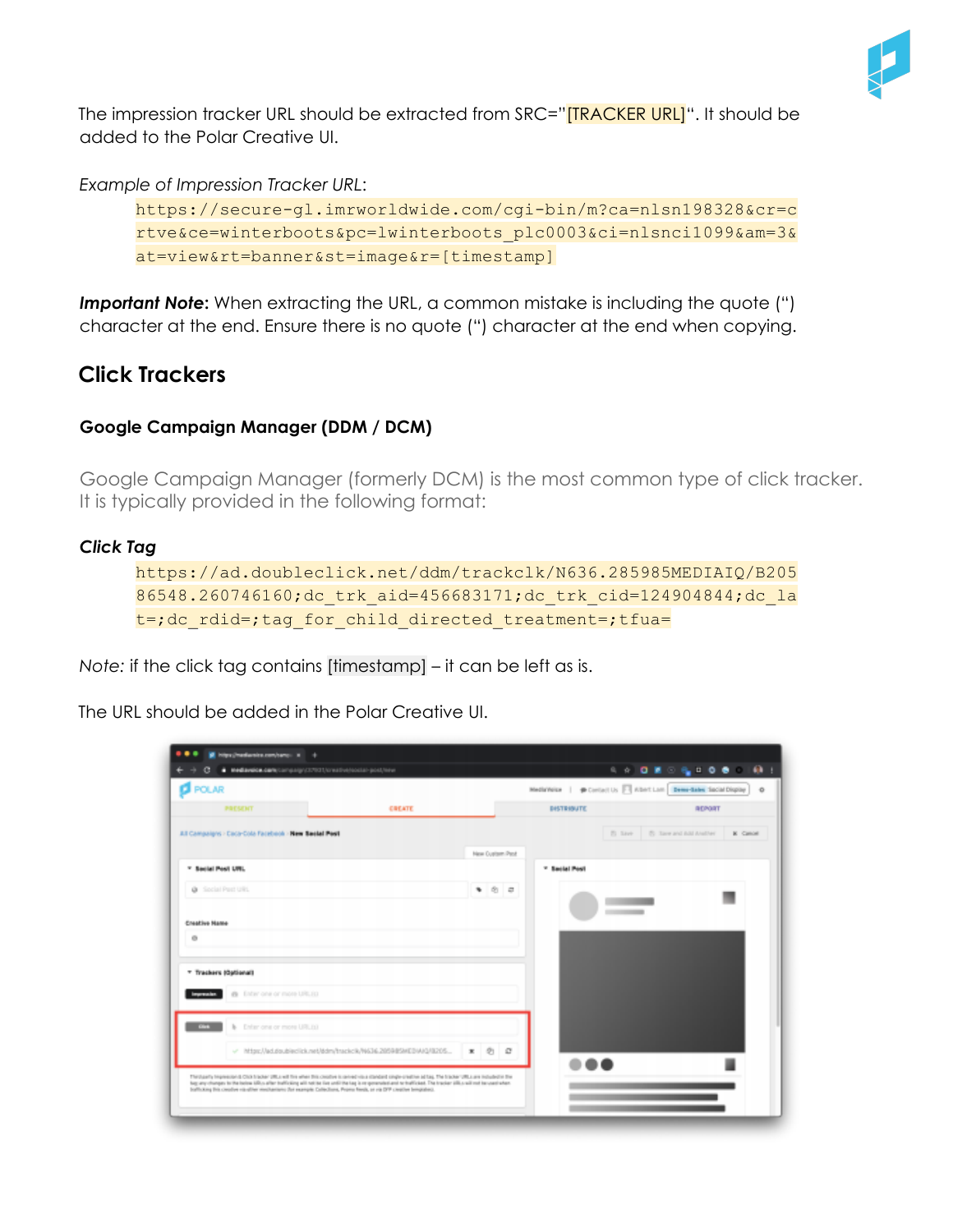

*Note*: you can easily tell if the URL is a *click* tracker (vs. an *impression* tracker) if you spot /ddm/trackclk in the URL.

## <span id="page-4-0"></span>**Google Ad Manager (GAM / DFP)**

Google Ad Manager (formerly DFP) is another common type of click tracker. It is typically provided in the following format:

#### *Click Tag*

https://pubads.g.doubleclick.net/gampad/clk?id=5084912393&iu=/5 268/jn.pt/Clickcommand

The URL should be added in the Polar Creative UI.

| POLAR                                                                                                                                                                                                                                                                                                                                         |               |                 | MediaWeise   @ Contact Us   Albert Lom   Demo-Sales Sacial Display |         | 4 4 0 8 2 4 1 0 8 1 0 1  |                      | $\circ$    |
|-----------------------------------------------------------------------------------------------------------------------------------------------------------------------------------------------------------------------------------------------------------------------------------------------------------------------------------------------|---------------|-----------------|--------------------------------------------------------------------|---------|--------------------------|----------------------|------------|
| PROSENT                                                                                                                                                                                                                                                                                                                                       | <b>GREATE</b> |                 | ВНАТВИВАТЕ:                                                        |         |                          | <b><i>BERGST</i></b> |            |
| All Campaigns - Caca-Cola Facebook - New Swelet Pool                                                                                                                                                                                                                                                                                          |               |                 |                                                                    | El Save | (5) Save and Add Analher |                      | BC Campail |
|                                                                                                                                                                                                                                                                                                                                               |               | New Custom Past |                                                                    |         |                          |                      |            |
| 21 Section Presidents.                                                                                                                                                                                                                                                                                                                        |               |                 | <sup>27</sup> Sacket Posts                                         |         |                          |                      |            |
| @ Social Post URL                                                                                                                                                                                                                                                                                                                             |               | 有 向 章           |                                                                    |         |                          |                      |            |
|                                                                                                                                                                                                                                                                                                                                               |               |                 |                                                                    |         |                          |                      |            |
| Coastive Name                                                                                                                                                                                                                                                                                                                                 |               |                 |                                                                    |         |                          |                      |            |
| 通                                                                                                                                                                                                                                                                                                                                             |               |                 |                                                                    |         |                          |                      |            |
| * Trackers (Optional)                                                                                                                                                                                                                                                                                                                         |               |                 |                                                                    |         |                          |                      |            |
| @ Enter one or more URLEO<br>ingenation.                                                                                                                                                                                                                                                                                                      |               |                 |                                                                    |         |                          |                      |            |
|                                                                                                                                                                                                                                                                                                                                               |               |                 |                                                                    |         |                          |                      |            |
| <b>Civic</b><br>b Enter one or more URLEO                                                                                                                                                                                                                                                                                                     |               |                 |                                                                    |         |                          |                      |            |
| v Mtsc/Jad.doubleclick.net/ddm/trackclk/W636.2059859KEDIAI3/8255                                                                                                                                                                                                                                                                              |               | $x - 0$ $0$     |                                                                    |         |                          |                      |            |
| Throbastly Impression & Click Inscher URLs will fire when Bris coupline is remediately repeated strategies predices ad larg. The Inscher URLs are industrially file<br>hap any changes to the index tills is after trafficting will neithe that until the tax) is or opmosaked and nr trafficted. The tracker tills o will made an until what |               |                 |                                                                    |         |                          |                      |            |
| ballstay this credite risulter mechanism Del example Collections, Promo fiests, or ris DFP cleated bengabled.                                                                                                                                                                                                                                 |               |                 |                                                                    |         |                          |                      |            |

*Note*: Some GAM click trackers (like the above example) do not properly redirect to a webpage so it is important that it does NOT get added to the CTA destination field. Just like all other click trackers, it should always be added in the click tracker field of the Polar UI.

#### <span id="page-4-1"></span>**Click Trackers vs Destination (CTA) URLs**

The destination URL (aka CTA field in the Polar Creative UI) is the primary destination page where the consumer is taken to when the ad is clicked.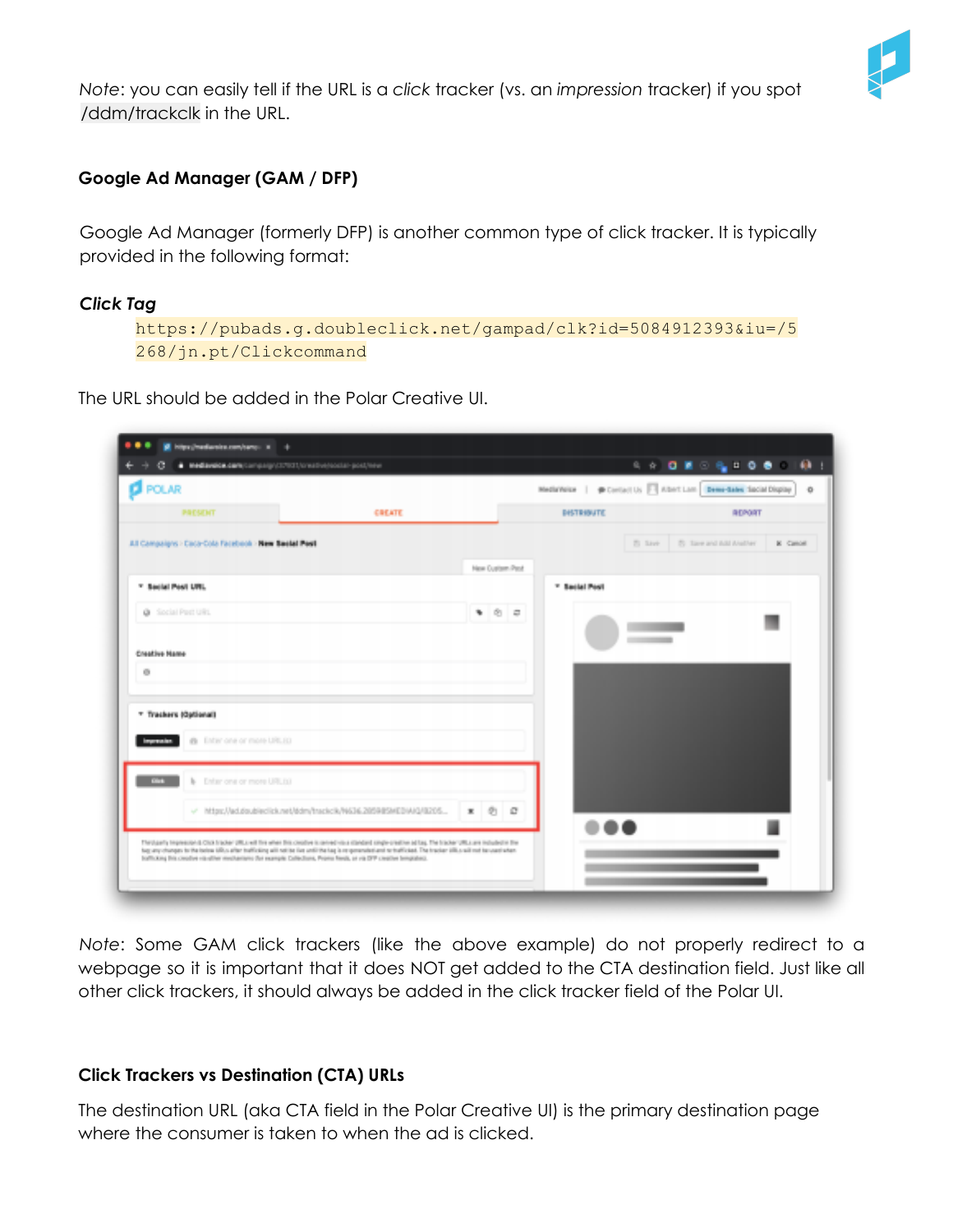

If the client does not provide a destination page URL but instead provides a **click tracker only**, then use *the URL that the click tracker redirects to* as the destination URL, and add the tracker URL as a standard click tracker in the Polar Creative UI.

## *Example Scenario*:

- (1) Click tracker: https://ad.doubleclick.net/ddm/trackclk/N778265.1270091PUBLISHE R.FR/B23524584.260447267;dc\_trk\_aid=456414509;dc\_trk\_cid=124655 216;dc\_lat=;dc\_rdid=;tag\_for\_child\_directed\_treatment=;tfua=
- (2) Click tracker redirects to:

https://www.advertiser.com/vehicules/corsa-f/vue-d-ensemble.htm l?systeme=displaydisplayclassic&mission=Corsa&utm\_campaign=Cors a23716@&utm\_source=Mediacom&utm\_publisher=publisher&utm\_medium= display&utm\_format=pagepostphoto&utm\_creative=NewCorsa&moi=Cors a&cid=D\_23524584\_260447267\_456414509\_NewCorsa-pagepostphoto@248 274@

In the above scenario, the destination of the creative should be (2). The tracker (1) should be added as a standard click tracker in the Polar UI.

*Note*: Some GAM click trackers do not properly redirect to a webpage so it is important that it does NOT get added to the CTA destination field.

## *Example GAM click tracker:*

- (1) Click tracker: https://pubads.g.doubleclick.net/gampad/clk?id=5084912393&iu=/5 268/jn.pt/Clickcommand
- (2) It does not redirect to anywhere.
- (3) Ask the partner for an appropriate landing page destination to add to the CTA destination.
- (4) Add the click tracker to the appropriate click tracker field.

## <span id="page-5-0"></span>**Mismatch Between Click Tracker and Destination URL**

Sometimes, a destination landing page URL provided by the client is not the same as the final page URL that the click tracker redirects to. If this is the case, you should clarify with the client which one should be used. Generally, the URL that a click tracker redirects to is the correct one to use – because it usually contains the UTM tracking parameters.

*Example Scenario*:

(1) Click tracker: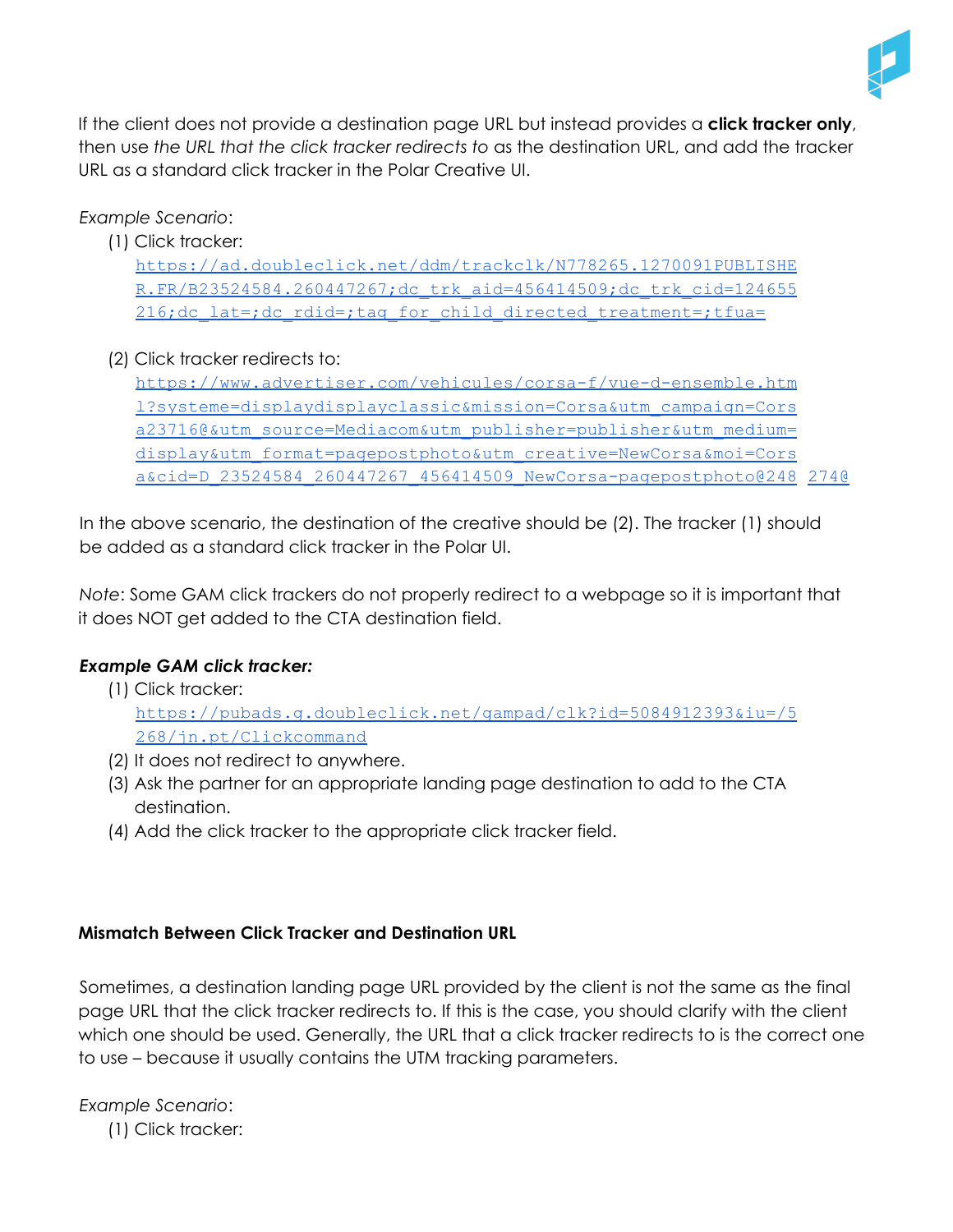

https://ad.doubleclick.net/ddm/trackclk/N778265.1270091PUBLISHE R.FR/B23524584.260447267;dc\_trk\_aid=456414509;dc\_trk\_cid=124655 216;dc\_lat=;dc\_rdid=;tag\_for\_child\_directed\_treatment=;tfua=

(2) Click tracker redirects to:

https://www.advertiser.com/vehicules/corsa-f/vue-d-ensemble.htm l?systeme=displaydisplayclassic&mission=Corsa&utm\_campaign=Cors a23716@&utm\_source=Mediacom&utm\_publisher=publisher&utm\_medium= display&utm\_format=pagepostphoto&utm\_creative=NewCorsa&moi=Cors a&cid=D\_23524584\_260447267\_456414509\_NewCorsa-pagepostphoto@248 274@

(3) Destination (provided separately): https://www.advertiser.com/vehicules/corsa-f/vue-d-ensemble.htm 1

In the above scenario, the destination of the creative should be (2). The tracker (1) should be added as a standard click tracker in the Polar Creative UI. And the partner should be notified of this change.

## <span id="page-6-0"></span>**Destination URL Credits Social Platform**

Sometimes, a destination URL may contain a UTM parameter that gives credit to a social platform (e.g. Facebook). This should be changed to the name of your publisher/agency.

*Example Scenario*:

- (1) Destination provided: https://www.advertiser.com/vehicules/corsa-f/vue-d-ensemble.htm l?utm\_source=facebook
- (2) Destination updated to:

https://www.advertiser.com/vehicules/corsa-f/vue-d-ensemble.htm l?utm\_source=telegraph

In the above scenario, the destination URL (1) gives credit to a social platform (e.g. ?UTM\_source=facebook). It is changed in (2) to credit your publisher or agency (e.g. ?UTM\_source=telegraph). And the client should be notified of this change.

## <span id="page-6-1"></span>**Multiple Click Trackers are Provided**

If multiple click trackers are provided, verify if they all redirect to the same page and if they match the destination page URL (if provided separately). If not all of them match, clarify with the client which one should be used. Multiple click trackers are supported in the Polar Creative UI.

*Important Note***:** Do not add a click tracker to both the CTA field AND click tracker field. This will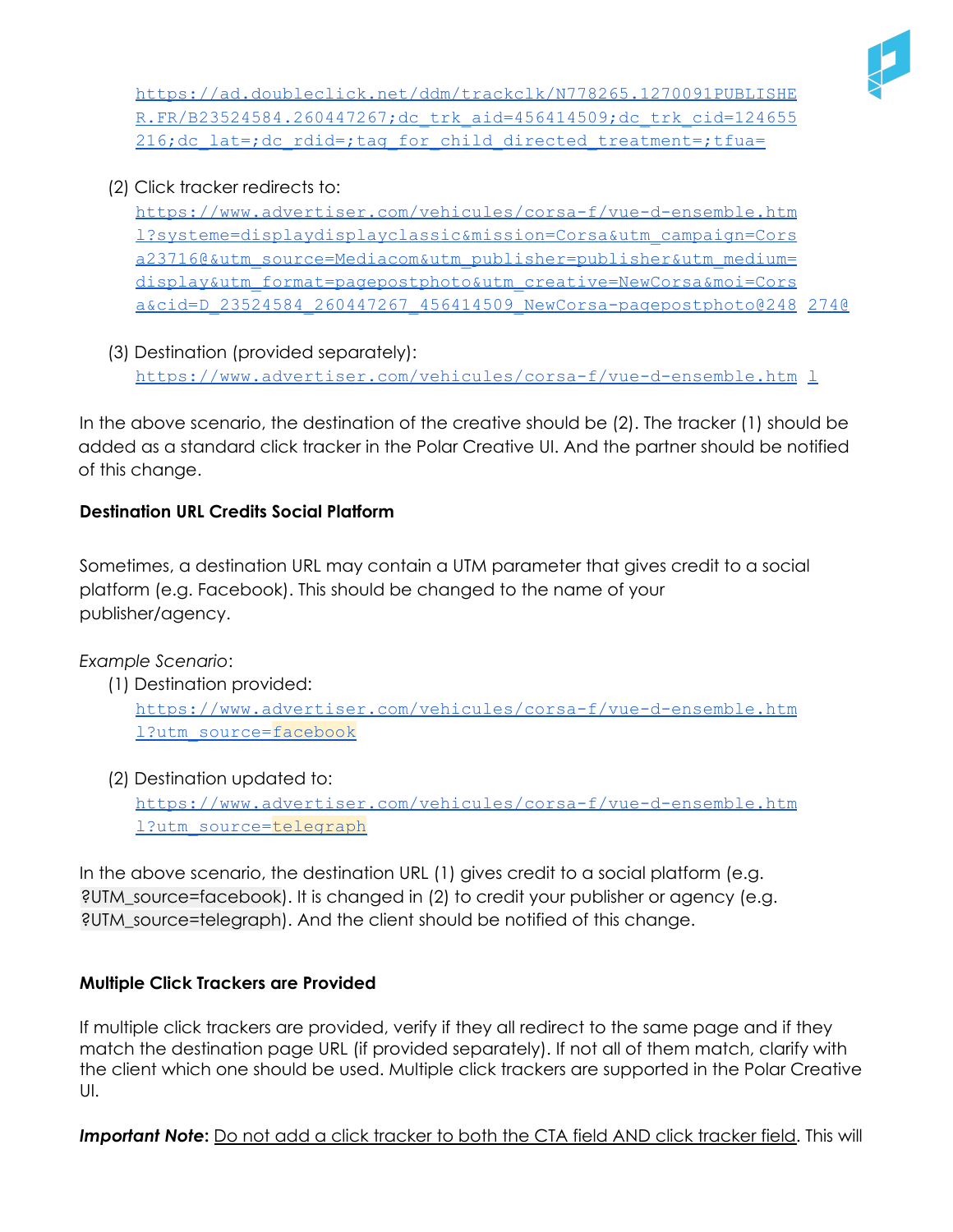double-count clicks!



## <span id="page-7-0"></span>**DCM Click Trackers and IAB TCF v2.0 Support (GDPR )**

Google Campaign Manager Click tracking tags recently added support for the IAB Transparency & Consent Framework v2.0 (IAB TCF v2.0). This allows Campaign Manager to receive and pass on user permissions dictating if the users can be added to remarketing lists and attribution reports.

The consent data is included in the Campaign Manager click tracking URLs in the form of macros such as:

```
gdpr=${GDPR};gdpr_consent=${gdpr_consent_755}
```
Example DCM Click Tracking URL with GDPR Macros applied:

```
https://ad.doubleclick.net/ddm/trackclk/N234004.2466709TIMEOUTNY/B24632473.282556380;dc
trk aid=477909821;dc trk cid=137970972;dc lat=;dc rdid=;tag for child directed treatme
nt=;tfua=;gdpr=${GDPR};gdpr_consent=${GDPR_CONSENT_755}
```
For publishers that are operating in the European Economic Area, users who have not provided consent or ad events where the above macros are missing will not be tracked in Campaign Manager for attribution purposes.

Note: If the GDPR macros are missing the click event is still valid and will be counted. The user will just not be added to attribution reports or remarketing lists. To ensure that the new GDPR consent macros are properly passed on to Campaign Manager for Social Display creatives you simply need to add the click tracking URL to the 'Trackers' section in the Creative page (as specified above) - no other action is required.

# <span id="page-7-1"></span>**Viewability Trackers**

For most partners, IAS, MOAT and DoubleVerify trackers should be added in the ad server or DSP below the Polar creative tag. For some publishers on legacy Polar implementations, IAS trackers should be added in the Polar UI.

## <span id="page-7-2"></span>**MOAT**

MOAT trackers should be added to the end of the Polar creative tag in the ad server or DSP.

If the client is interested in tracking the viewability using their MOAT account, the client must provide their MOAT JavaScript HTML Tag (see example below).

#### *MOAT JavaScript HTML Tag*

<!--Polar : tracking\_pixel\_social\_cards -->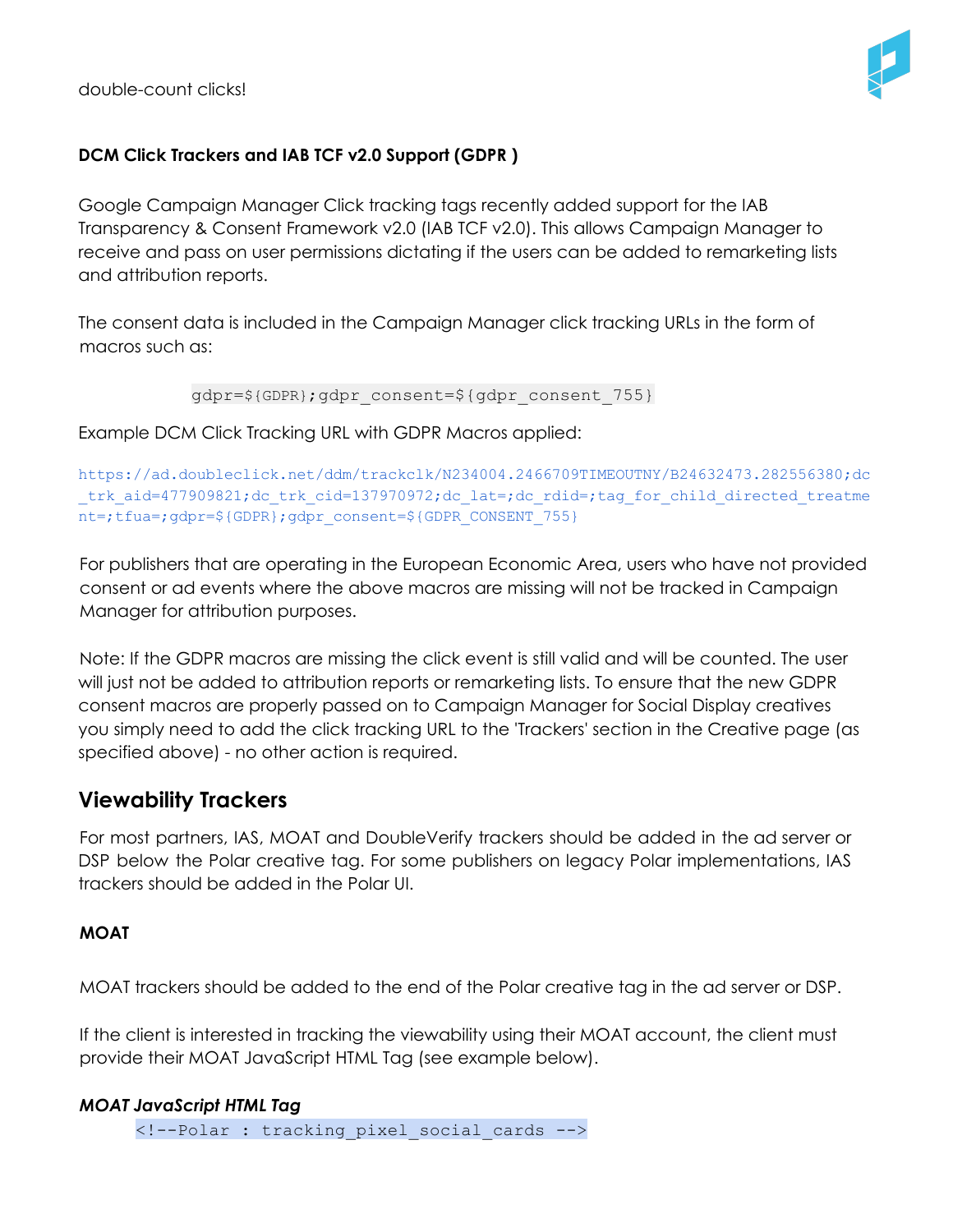

<noscript

class="MOAT-polar725116604653?moatClientLevel1=949783&moatC lientLevel2=99287&moatClientLevel3=27316725&moatClientL evel4=57118109&moatClientSlicer1=-&moatClientSlicer2=-" ></noscript> <script src="https://z.moatads.com/polar725116604653/moatad.js#moatClie ntLevel1=949783&moatClientLevel2=99287&moatClientLevel3=2731672 5&moatClientLevel4=57118109&moatClientSlicer1=-&moatClientSlice r2=-&skin=0" type="text/javascript"></script>

The entire MOAT tag needs to be added to the end of the **Polar creative tag**. When appended, the final tag should look like the example below. This should be flighted in the publisher ad server or DSP.

*Note*: you can easily tell if a tag is an IAS tracker if you spot moatads.com in the URL.

#### *Example of Polar Tag with MOAT Tag*

```
<!--Start of Polar Ad Tag. Visit polar.me/trafficking for
information.-->
<!--Creative Name: This Giving Tuesday, we're donating $250K
to help Etsy sellers impacted by natural disasters this year.
And you can help too! We'll also match any donations you give
to the Etsy Disaster Relief Fund up to $50K. Learn more and
donate in our bio.-->
<script type="text/mediavoice-tag"
data-mediavoice-tag-version="2">
{"creative":{"instance":"ca9a08ec8e2245f9ac1a9f4b815a0a7c"},"
meta":{"random":"${CACHEBUSTER}","server":{"auctionID":"${AUC
TION ID}", "campaignID":"${CAMPAIGN ID}", "creativeID":"${CREAT
IVE_ID}","exchangeID":"${EXCHANGE_ID}","insertionOrderID":"${
INSERTION_ORDER_ID}","inventorySourceExternalID":"${INVENTORY
_SOURCE_EXTERNAL_ID}","name":"dv360","pixelIDs":"${PIXEL_ID_C
OMMA}","publisherID":"${PUBLISHER_ID}","universalSiteID":"${U
NIVERSAL_SITE_ID}"},"url":"${SOURCE_URL}"},"track":{"cachebus
t":[],"click":["${CLICK_URL}"],"impression":[]}}
</script>
<script
type="text/mediavoice-adserver-targeting-map">{}</script>
<script type="text/mediavoice-custom-keys">{}</script>
<div class="moat_trackable"></div>
<link rel="dns-prefetch" href="//polarcdn-terrax.com" />
<link rel="dns-prefetch" href="//polarcdn-pentos.com" />
<script type="text/javascript"
src="https://static.polarcdn.com/creative/creative.js"></scri
pt>
```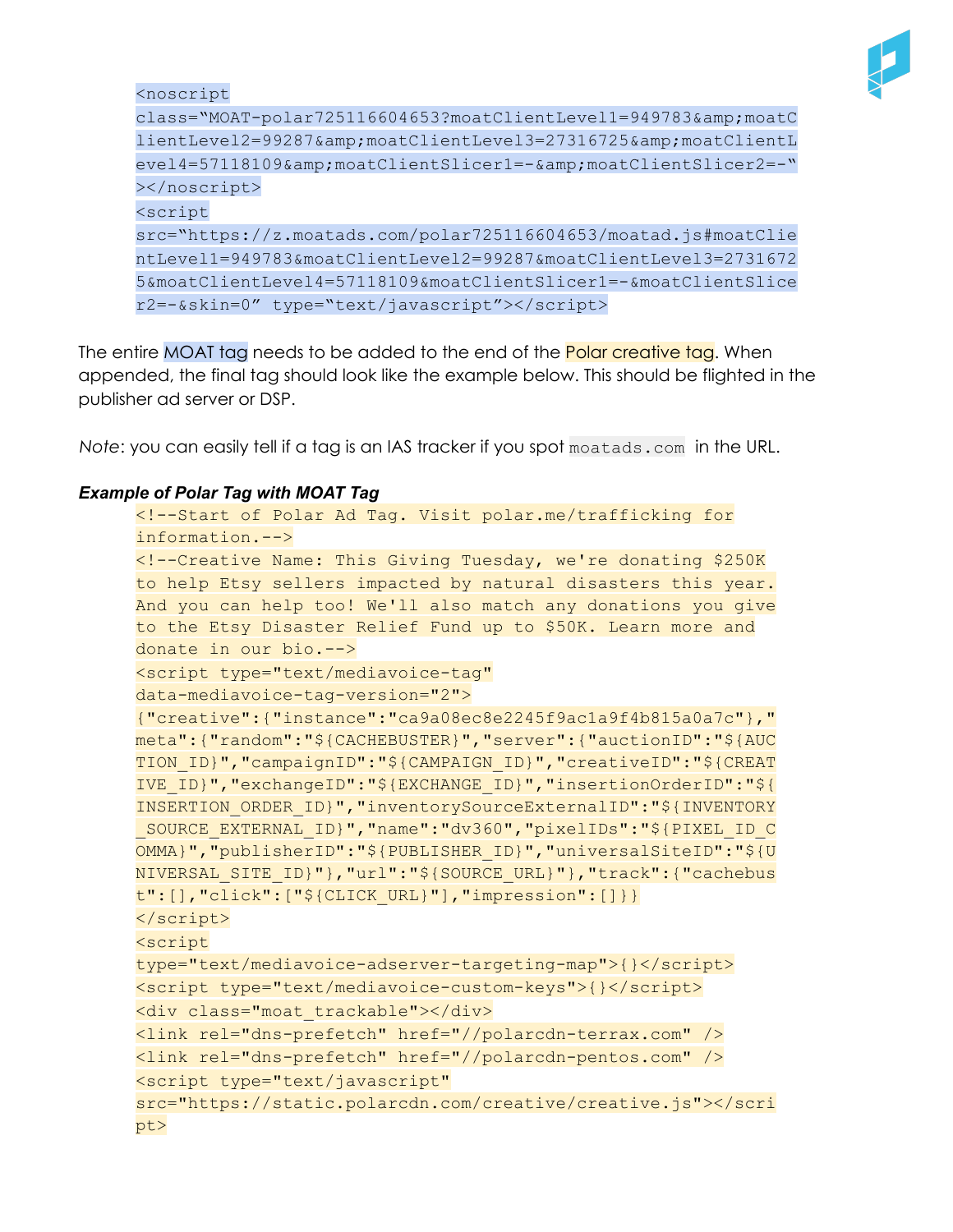

```
<!--End of Polar Ad Tag. Add integration/viewability script
below.-->
<!--Polar : tracking_pixel_social_cards -->
<noscript
class="MOAT-polar725116604653?moatClientLevel1=949783&moatC
lientLevel2=99287&moatClientLevel3=27316725&moatClientL
evel4=57118109&moatClientSlicer1=-&moatClientSlicer2=-"
></noscript>
<script
src="https://z.moatads.com/polar725116604653/moatad.js#moatClie
ntLevel1=949783&moatClientLevel2=99287&moatClientLevel3=2731672
5&moatClientLevel4=57118109&moatClientSlicer1=-&moatClientSlice
r2=-&skin=0" type="text/javascript"></script>
```
#### **IAS**

IAS trackers should be added to the end of the Polar creative tag in the ad server or DSP. If the client is interested in tracking the viewability using their IAS account, the client must provide their IAS JavaScript Tag (see example below).

#### *IAS JavaScript Tag*

```
<SCRIPT TYPE="application/javascript"
SRC="https://pixel.adsafeprotected.com/rjss/st/367104/40732361/
skeleton.js"></SCRIPT>
```
The entire IAS tag needs to be added to the end of the **Polar creative tag**. When appended, the final tag should look like the example below. This should be flighted in the publisher ad server or DSP.

*Note*: you can easily tell if a tag is an IAS tracker if you spot adsafeprotected.com in the URL.

**Important Note:** if an IAS tracker is supplied and the only URL is one that ends with skeleton.gif, then you need to request the *JavaScript version* of the IAS tracker from the advertiser/agency. It should have skeleton.js.

#### **Example of Polar Tag with IAS Tag**

```
<!--Start of Polar Ad Tag. Visit polar.me/trafficking for
information.-->
<!--Creative Name: This Giving Tuesday, we're donating $250K
to help Etsy sellers impacted by natural disasters this year.
And you can help too! We'll also match any donations you give
to the Etsy Disaster Relief Fund up to $50K. Learn more and
donate in our bio.-->
```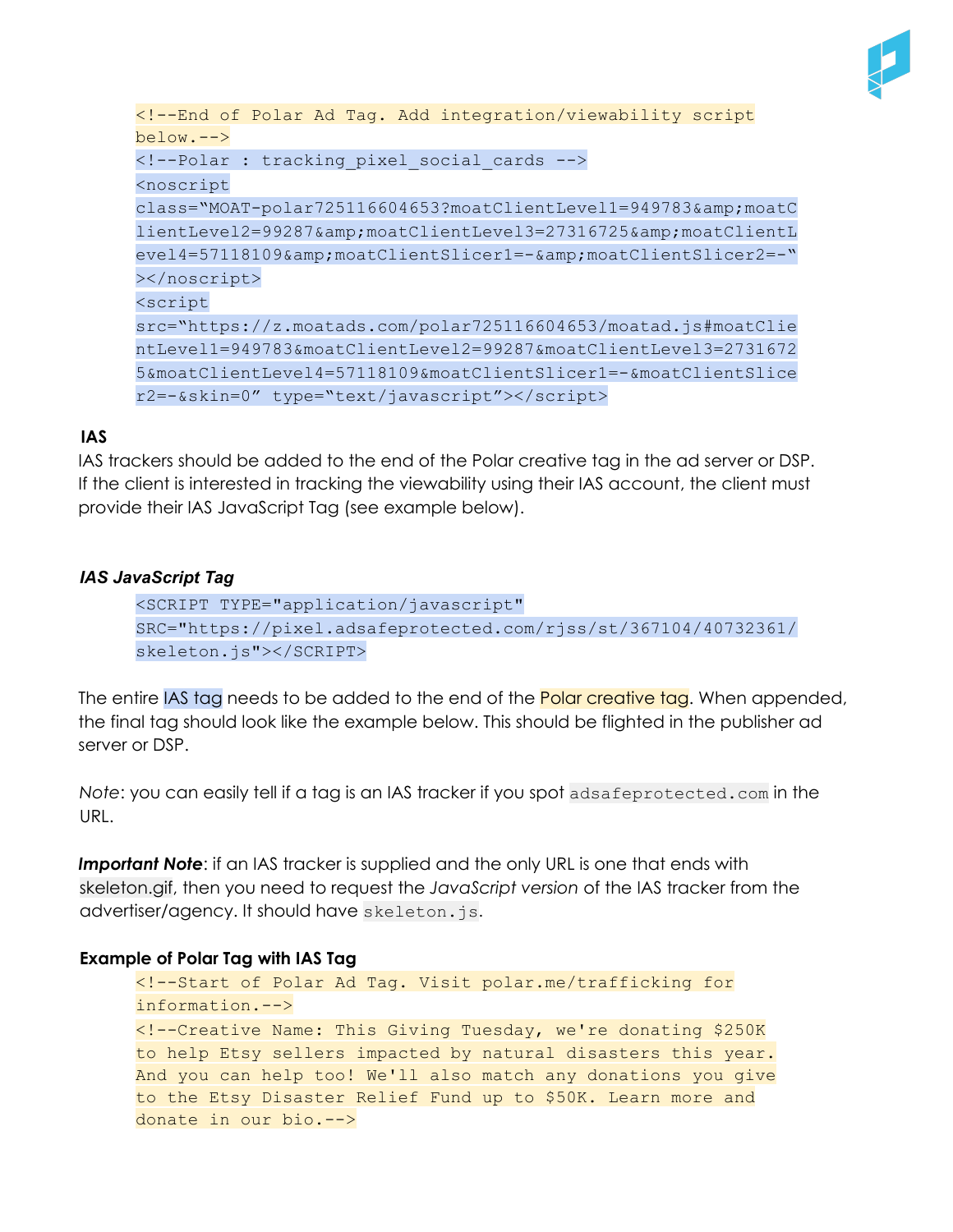

```
<script type="text/mediavoice-tag"
data-mediavoice-tag-version="2">
```

```
{"creative":{"instance":"ca9a08ec8e2245f9ac1a9f4b815a0a7c"},"
meta":{"random":"${CACHEBUSTER}","server":{"auctionID":"${AUC
TION_ID}","campaignID":"${CAMPAIGN_ID}","creativeID":"${CREAT
IVE_ID}","exchangeID":"${EXCHANGE_ID}","insertionOrderID":"${
INSERTION_ORDER_ID}","inventorySourceExternalID":"${INVENTORY
_SOURCE_EXTERNAL_ID}","name":"dv360","pixelIDs":"${PIXEL_ID_C
OMMA}","publisherID":"${PUBLISHER_ID}","universalSiteID":"${U
NIVERSAL_SITE_ID}"},"url":"${SOURCE_URL}"},"track":{"cachebus
t":[],"click":["${CLICK_URL}"],"impression":[]}}
</script>
<script
type="text/mediavoice-adserver-targeting-map">{}</script>
<script type="text/mediavoice-custom-keys">{}</script>
<div class="moat_trackable"></div>
<link rel="dns-prefetch" href="//polarcdn-terrax.com" />
<link rel="dns-prefetch" href="//polarcdn-pentos.com" />
<script type="text/javascript"
src="https://static.polarcdn.com/creative/creative.js"></scri
pt>
<!--End of Polar Ad Tag. Add integration/viewability script
below.-->
<SCRIPT TYPE="application/javascript"
SRC="https://pixel.adsafeprotected.com/rjss/st/367104/40732361/
skeleton.js"></SCRIPT>
```
For legacy publisher Polar implementations

For some publishers on legacy Polar implementations, an IAS tracker should be added in the Polar UI.

The client must provide their IAS JavaScript URL which can be extracted from the full IAS JavaScript Tag which looks like the example below.

*Example of IAS JavaScript Tag*:

```
<SCRIPT TYPE="application/javascript"
SRC="https://pixel.adsafeprotected.com/rjss/st/367104/40732361/
skeleton.js"></SCRIPT>
```
*In the above example, the IAS JavaScript URL is*: https://pixel.adsafeprotected.com/rjss/st/367104/40732361/skeleton.js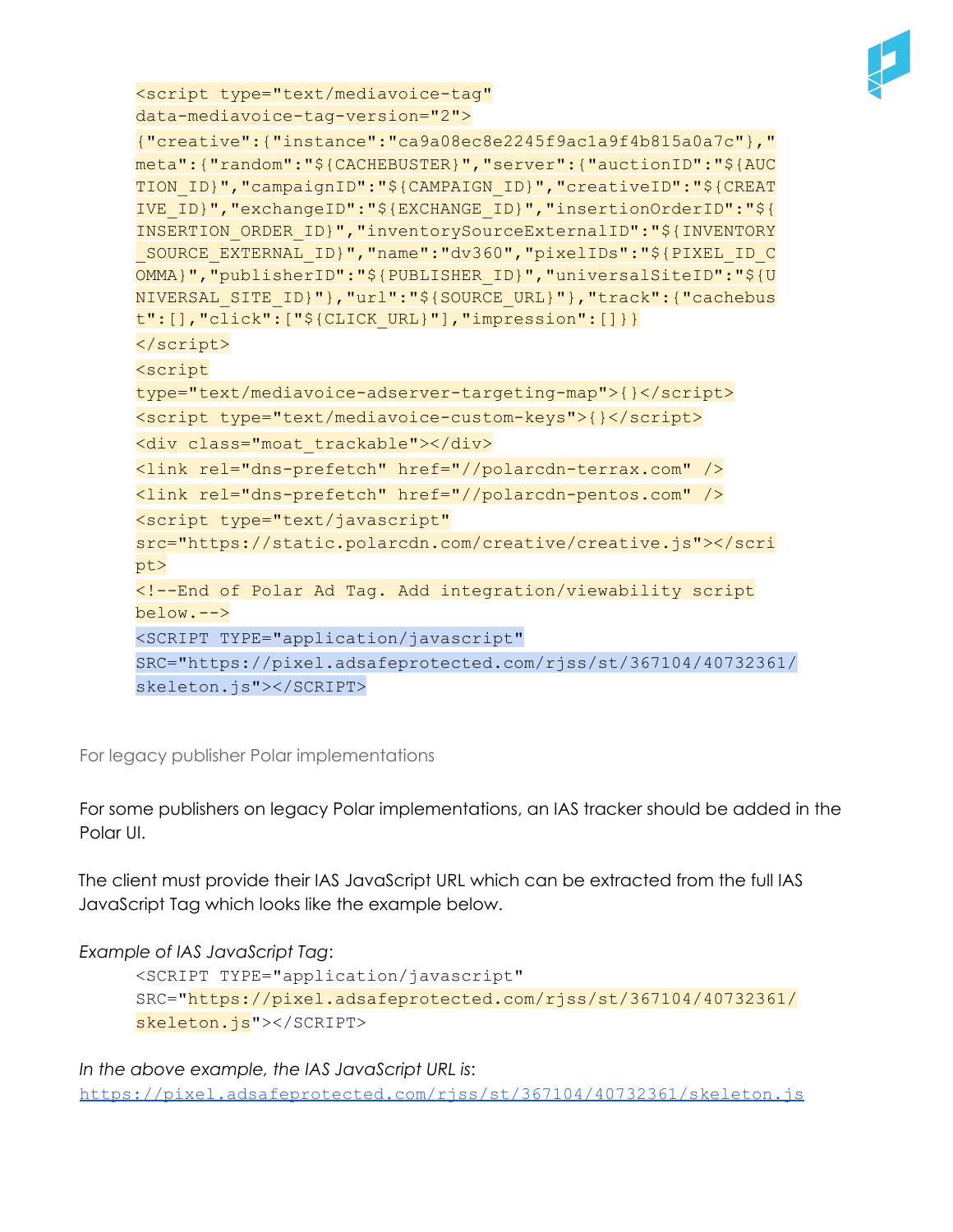

This should be added to the Polar Creative UI.

| <b>B</b> POLAR                                 |                                                                                                                                                                                                                                                                                                                                                                                                                                   | Metinteler   @ Cortact Us   Abert Lom Democrates Sacial Display | $4 + 0 + 0 + 4 + 0 + 0 + 0 + 1$<br>$\circ$ |
|------------------------------------------------|-----------------------------------------------------------------------------------------------------------------------------------------------------------------------------------------------------------------------------------------------------------------------------------------------------------------------------------------------------------------------------------------------------------------------------------|-----------------------------------------------------------------|--------------------------------------------|
| * Social Po <b>PRESENT</b>                     | <b>Sing-Custom Plat</b><br>CREATE                                                                                                                                                                                                                                                                                                                                                                                                 | - Social IBesTResuTE                                            | <b>REPORT</b>                              |
| G Social Paul URL                              | 900                                                                                                                                                                                                                                                                                                                                                                                                                               |                                                                 |                                            |
| <b>Creative Hame</b>                           |                                                                                                                                                                                                                                                                                                                                                                                                                                   |                                                                 |                                            |
| O.                                             |                                                                                                                                                                                                                                                                                                                                                                                                                                   |                                                                 |                                            |
| <sup>3</sup> Trackers (Optional)               |                                                                                                                                                                                                                                                                                                                                                                                                                                   |                                                                 |                                            |
| * IAS Trackers (Detlenab                       |                                                                                                                                                                                                                                                                                                                                                                                                                                   |                                                                 |                                            |
| <b>Impression</b><br>on Enter on MS tag or URL |                                                                                                                                                                                                                                                                                                                                                                                                                                   |                                                                 |                                            |
|                                                | v https://pixel.adsafeprotected.com/rjss/st/267/D4/RO732364/skeleton.js<br>@<br>$\mathbf x$                                                                                                                                                                                                                                                                                                                                       |                                                                 |                                            |
|                                                | (6) booker pleats will fire when this creative is primetivia a standard single shelling. The UCI lincker point one included in the lag uny<br>sharops to the above (49) a after trafficking will not be live until the tagic nr generated and no trafficked. The IAS tracket plasts will not be used<br>alwe bullstong this creative ris aller resoluzions; the excepts Collections, Promo fireds, or via DFP creative breakdock. |                                                                 |                                            |
|                                                |                                                                                                                                                                                                                                                                                                                                                                                                                                   |                                                                 |                                            |
| <sup>1</sup> Custom Fields (Optional)          |                                                                                                                                                                                                                                                                                                                                                                                                                                   |                                                                 |                                            |

Sometimes, the existing impression tag already contains the IAS tracker.

*Example of Impression Tag with IAS Tracker*:

```
<IMGSRC="https://ad.doubleclick.net/ddm/trackimp/N778265.1270091MPU
BLICITE.FR/B23524584.260447267;dc trk aid=456414509;dc trk cid=
124655216;ord=[timestamp];dc_lat=;dc_rdid=;tag_for_child_direct
ed treatment=;tfua=?" BORDER="0" HEIGHT="1" WIDTH="1"
ALT="Advertisement"><script src="mraid.js"></script><SCRIPT
TYPE="application/javascript"
SRC="https://pixel.adsafeprotected.com/rjss/st/367104/40732361/
skeleton.js"></SCRIPT> <NOSCRIPT><IMG
SRC="https://pixel.adsafeprotected.com/rfw/st/367104/40732360/s
keleton.gif" BORDER=0 WIDTH=1 HEIGHT=1 ALT=""></NOSCRIPT>
```
*In the above example, the IAS JavaScript URL is*:

https://pixel.adsafeprotected.com/rjss/st/367104/40732361/skeleton.js

*Note*: you can easily tell if a tag is an IAS tracker if you spot adsafeprotected.com in the URL. If an IAS tracker is supplied and the only URL is one that ends with skeleton.gif, then you need to request the *JavaScript version* which has skeleton.js.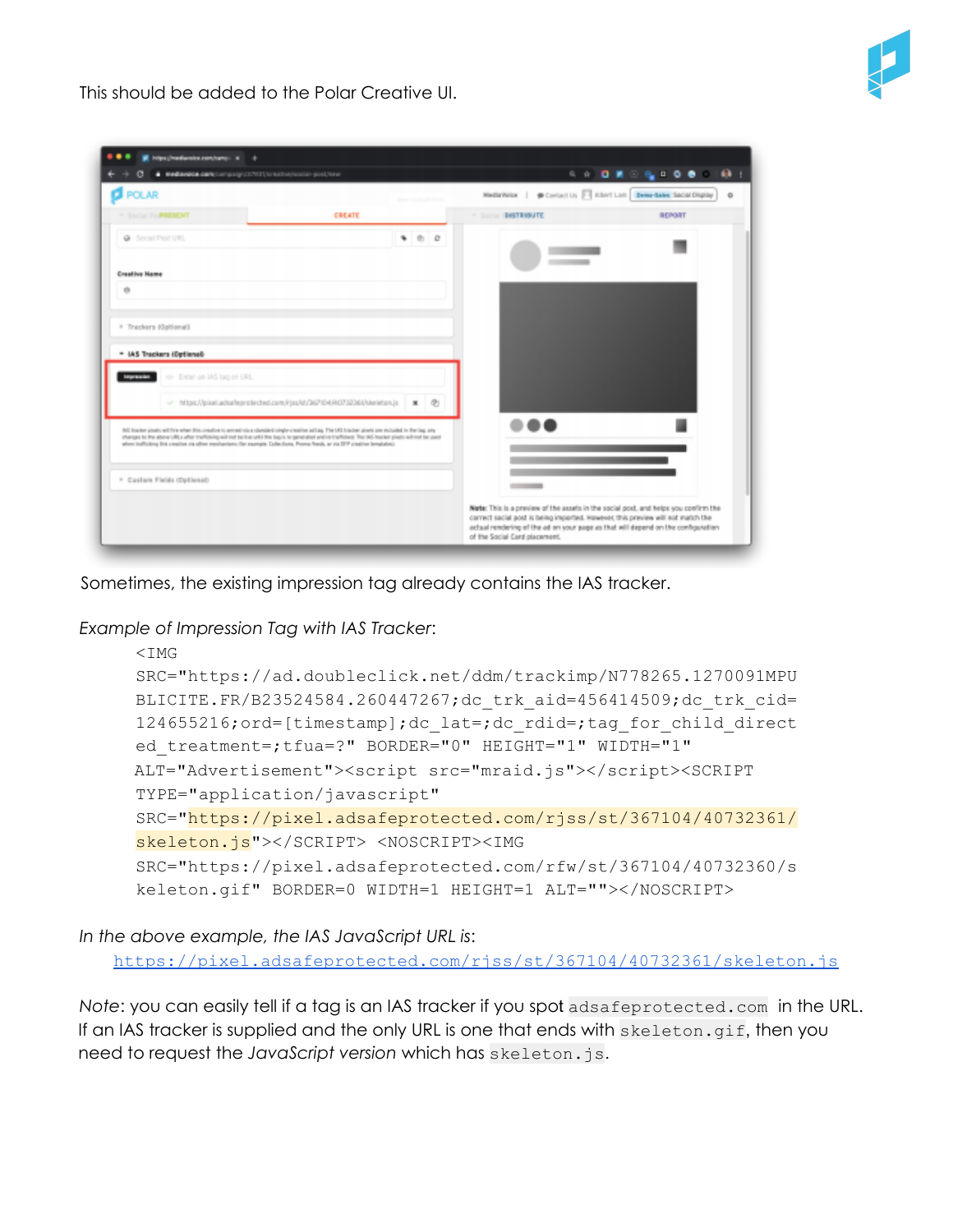

# <span id="page-12-0"></span>**DoubleVerify**

DoubleVerify trackers should be added to the end of the Polar creative tag in the ad server or DSP.

If the client is interested in tracking the viewability using their DoubleVerify account, the client must provide their DoubleVerify JavaScript HTML Tag (see example below).

#### **DoubleVerify JavaScript HTML Tag**

```
<script
src="https://cdn.doubleverify.com/dvtp_src.js?ctx=10200000&cmp=
21000000&sid=3448000&plc=226701160&num=&adid=&advid=868000&adsr
v=1&region=30&btreg=&btadsrv=&crt=&crtname=&chnl=&unit=&pid=&ui
d=&tagtype=&app=&sup=&DVP_EXID=&DVP_CDID=&DVP_DMGRV=&DVP_LAT=&D
VP_LONG=&dvtagver=6.1.src" type="text/javascript"></script>
```
The entire DoubleVerify tag needs to be added to the end of the **Polar creative tag.** When appended, the final tag should look like the example below. This should be flighted in the publisher ad server or DSP.

*Note*: you can easily tell if a tag is a DoubleVerify tracker if you spot **doubleverify.com** in the URL.

#### **Example of Polar Tag with DoubleVerify Tag**

```
<!--Start of Polar Ad Tag. Visit polar.me/trafficking for
information.-->
<!--Creative Name: This Giving Tuesday, we're donating $250K
to help Etsy sellers impacted by natural disasters this year.
And you can help too! We'll also match any donations you give
to the Etsy Disaster Relief Fund up to $50K. Learn more and
donate in our bio.-->
<script type="text/mediavoice-tag"
data-mediavoice-tag-version="2">
{"creative":{"instance":"ca9a08ec8e2245f9ac1a9f4b815a0a7c"},"
meta":{"random":"${CACHEBUSTER}","server":{"auctionID":"${AUC
TION_ID}","campaignID":"${CAMPAIGN_ID}","creativeID":"${CREAT
IVE_ID}","exchangeID":"${EXCHANGE_ID}","insertionOrderID":"${
INSERTION_ORDER_ID}","inventorySourceExternalID":"${INVENTORY
_SOURCE_EXTERNAL_ID}","name":"dv360","pixelIDs":"${PIXEL_ID_C
OMMA}","publisherID":"${PUBLISHER_ID}","universalSiteID":"${U
NIVERSAL_SITE_ID}"},"url":"${SOURCE_URL}"},"track":{"cachebus
t":[],"click":["${CLICK_URL}"],"impression":[]}}
</script>
<script
type="text/mediavoice-adserver-targeting-map">{}</script>
```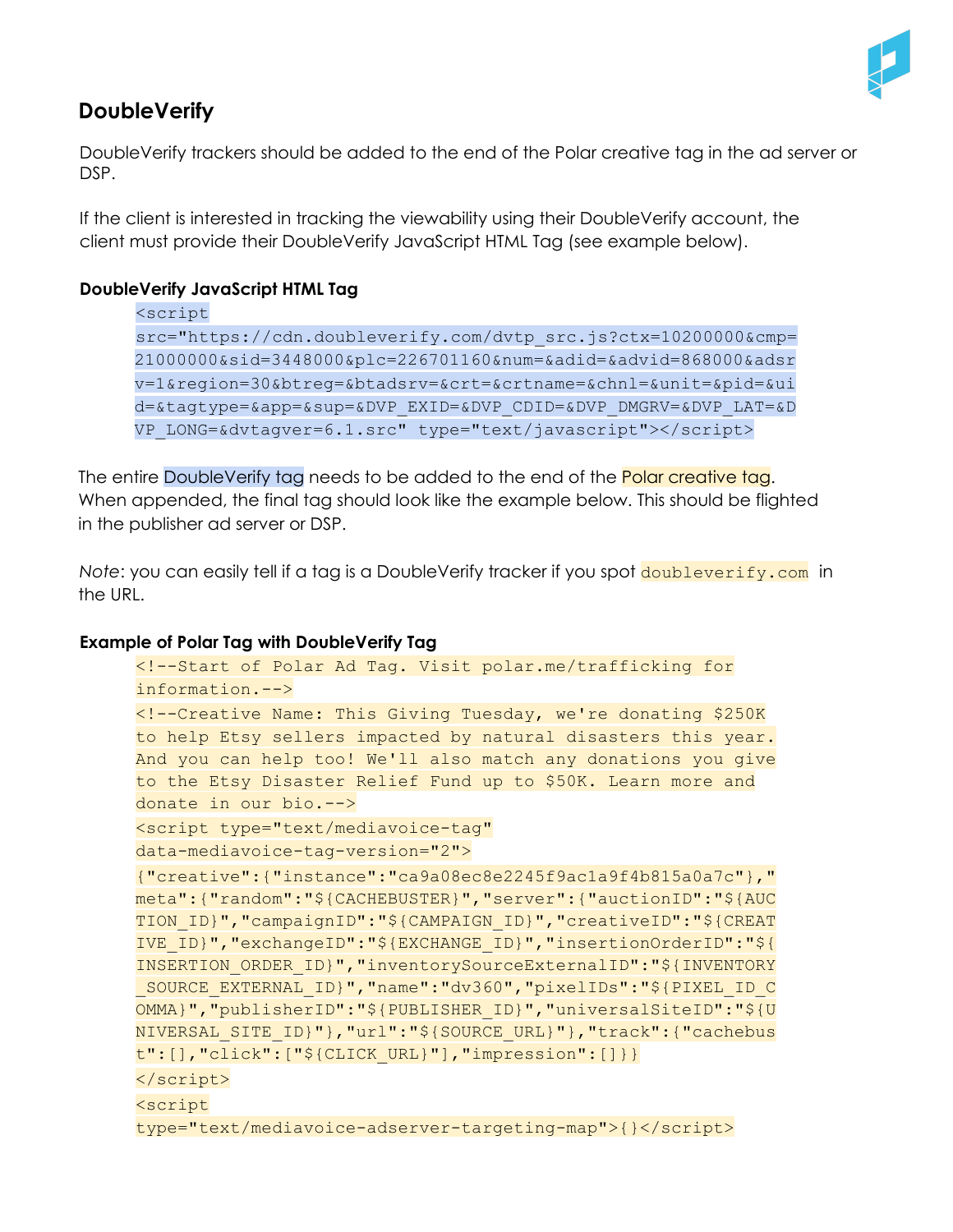

```
<script type="text/mediavoice-custom-keys">{}</script>
<div class="moat_trackable"></div>
<link rel="dns-prefetch" href="//polarcdn-terrax.com" />
<link rel="dns-prefetch" href="//polarcdn-pentos.com" />
<script type="text/javascript"
src="https://static.polarcdn.com/creative/creative.js"></scri
pt>
<!--End of Polar Ad Tag. Add integration/viewability script
below.-->
<script
src="https://cdn.doubleverify.com/dvtp_src.js?ctx=10200000&cmp=
21000000&sid=3448000&plc=226701160&num=&adid=&advid=868000&adsr
v=1&region=30&btreg=&btadsrv=&crt=&crtname=&chnl=&unit=&pid=&ui
d=&tagtype=&app=&sup=&DVP_EXID=&DVP_CDID=&DVP_DMGRV=&DVP_LAT=&D
VP_LONG=&dvtagver=6.1.src" type="text/javascript"></script>
```
**Important Note**: an incorrect version of the DoubleVerify tracker is supplied as such:

```
<script
src="https://tps.doubleverify.com/visit.jpg?ctx=16205751&cmp=23554053
&sid=5808720&plc=261803625&adsrv=1&btreg=&btadsrv=&crt=&tagtype=&dvta
gver=6.1.img&"></script>
```
You'll notice .jpg and img in the src URL. You need to request the *JavaScript version* of the DoubleVerify tracker from the client.

# <span id="page-13-0"></span>**Changes to Tracking**

Sometimes, clients would like to request changes. If changes are required, a new ad tag may or may not be required to be trafficked.

## Any changes to the following require updates to the Polar Creative UI and a NEW ad tag to be **generated:**

- 1. Impression trackers
- 2. Click trackers
- 3. IAS trackers

**Any changes to the following require updates to the ad tag in the ad server or DSP:**

- 1) MOAT Trackers
- 2) DoubleVerify Trackers

## **Any changes to the following in the Polar Creative UI do NOT require a new ad tag:**

- 1) Destination (CTA) landing URL
- 2) CTA Text
- 3) Creative Name